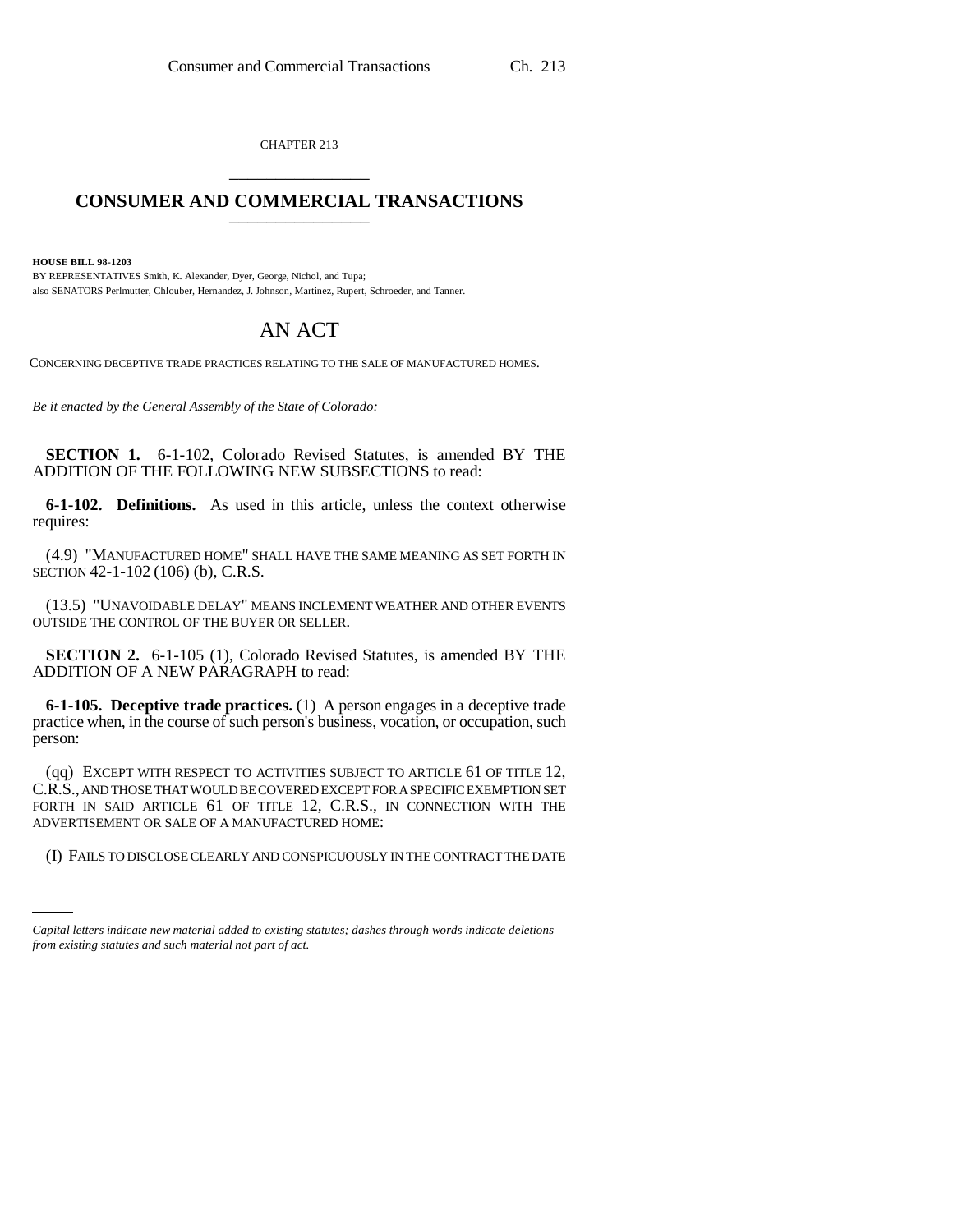Ch. 213 Consumer and Commercial Transactions

ON WHICH THE MANUFACTURED HOME WILL BE DELIVERED, SUBJECT TO THE POSSIBILITY OF UNAVOIDABLE DELAY;

(II) (A) FAILS TO ESCROW HOME SALE DEPOSITS IN A SEPARATE FIDUCIARY ACCOUNT FOR THE BENEFIT OF HOME PURCHASERS IN A BANK OR TRUST COMPANY DOING BUSINESS IN THE STATE OF COLORADO OR PROVIDE A LETTER OF CREDIT, CERTIFICATE OF DEPOSIT ISSUED BY A LICENSED FINANCIAL INSTITUTION, OR A SURETY BOND ISSUED BY AN AUTHORIZED INSURER IN A FORM APPROVED BY THE ATTORNEY GENERAL OF THE STATE OF COLORADO AND CONDITIONED UPON THE PERSON'S REFUND OF ANY HOME SALE DEPOSIT RECEIVED UNDER AGREEMENTS FOR THE SALE OF MANUFACTURED HOMES. NO FINANCIAL INSTITUTION OR CORPORATE SURETY SHALL BE REQUIRED TO MAKE ANY PAYMENT TO ANY PERSON CLAIMING UNDER SUCH DEPOSIT OR BOND UNTIL A FINAL DETERMINATION OF FRAUD, DEFALCATION OF FUNDS, OR CONVERSION HAS BEEN MADE BY A COURT OF COMPETENT JURISDICTION OR UPON A BANKRUPTCY FILING BY THE SELLER, OR UPON THE FAILURE TO REFUND OR PAY A REASONABLE PER DIEM LIVING EXPENSE PURSUANT TO SUBPARAGRAPH (III) OF THIS PARAGRAPH(qq).

(B) ANY LETTER OF CREDIT, CERTIFICATE OF DEPOSIT, SURETY BOND, OR OTHER SIMILAR SURETY SHALL BE FILED WITH AND DRAWN IN FAVOR OF THE ATTORNEY GENERAL OF THE STATE OF COLORADO FOR USE OF THE PEOPLE OF THE STATE OF COLORADO WHO ARE PURCHASERS OF MANUFACTURED HOMES AND SHALL BE REVOCABLE ONLY WITH THE WRITTEN CONSENT OF THE ATTORNEY GENERAL.

(C) IN ANY CONTRACT FOR THE SALE OF A MANUFACTURED HOME, THE SELLER SHALL DISCLOSE IN THE CONTRACT THAT THE BUYER MAY HAVE NO LEGAL RIGHT TO RESCIND THE CONTRACT UNLESS SPECIFICALLY PROVIDED BY THE TERMS OF THE CONTRACT OR FOR DELINQUENT DELIVERY AND THAT THE SELLER HAS A SEPARATE FIDUCIARY ACCOUNT FOR THE ESCROW OF HOME SALE DEPOSITS PENDING DELIVERY OR A LETTER OF CREDIT, CERTIFICATE OF DEPOSIT, SURETY BOND, OR OTHER SIMILAR SURETY FILED WITH THE ATTORNEY GENERAL OF THE STATE OF COLORADO FOR THE REPAYMENT OF HOME SALE DEPOSITS PENDING DELIVERY OF MANUFACTURED HOMES. ANY SUCH CONTRACT SHALL ALSO DISCLOSE THAT ESCROW DEPOSIT COMPLAINTS AGAINST SELLERS OF MANUFACTURED HOMES MAY BE FILED WITH THE OFFICE OF THE ATTORNEY GENERAL OF THE STATE OF COLORADO OR THE DISTRICT ATTORNEY FOR THE JUDICIAL DISTRICT WHERE THE SALE OCCURS. ANY SUCH CONTRACT SHALL ALSO DISCLOSE THAT AN AGGRIEVED PERSON MAY BRING A CIVIL ACTION UNDER THE "COLORADO CONSUMER PROTECTION ACT" TO REMEDY VIOLATIONS OF THE PROVISIONS OF THIS PARAGRAPH (qq).

(III) ALL CONTRACTS FOR THE SALE OF A MANUFACTURED HOME MUST PROVIDE A DATE CERTAIN FOR DELIVERY OF THE HOME, OR A SPECIFICATION OF DELIVERY PRECONDITIONS WHICH MUST OCCUR BEFORE THE DATE OF HOME DELIVERY CAN BE DETERMINED. UNLESS DELAY IN DELIVERY IS UNAVOIDABLE, OR CAUSED BY THE BUYER, THE CONTRACT FOR MANUFACTURED HOME SALE SHALL FURTHER PROVIDE THAT, AT SELLER'S ELECTION, HE WILL REFUND THE HOME SALE DEPOSIT OR PAY A REASONABLE BUYER LIVING EXPENSE PER DIEM WHICH RELATES BACK TO THE CONTRACT DELIVERY DATE IF THE DATE OF DELIVERY IS MORE THAN SIXTY DAYS AFTER THE CONTRACT DATE OF DELIVERY OR THE COMPLETION OF DELIVERY PRECONDITIONS SET FORTH IN THE CONTRACT IF NO DELIVERY DATE CERTAIN HAS BEEN SET.